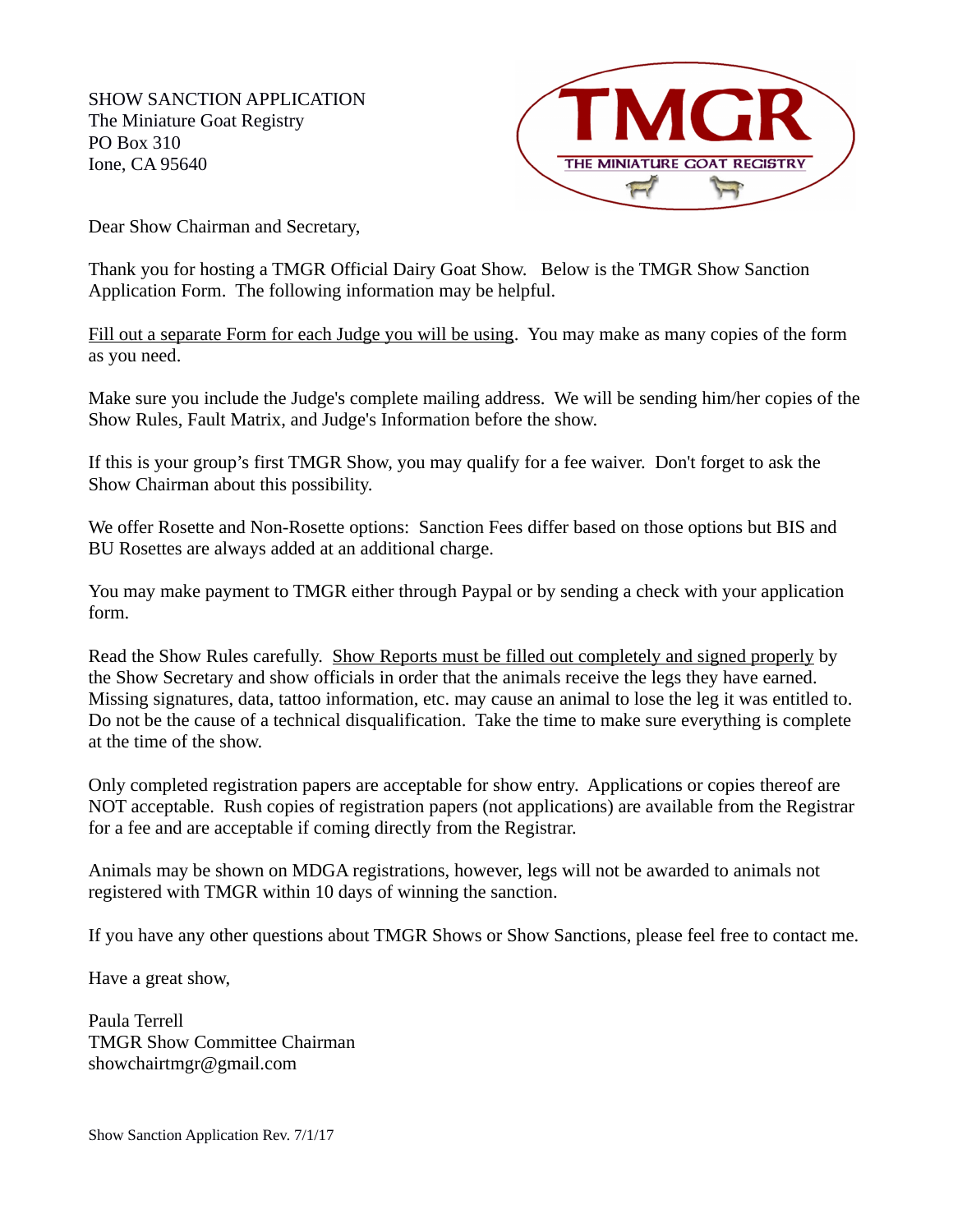

## **Please read TMGR Show Rules Information before filling out this form.\***

\*A copy of your Class List with the statement "TMGR Sanctioned: TMGR Rules shall govern and take precedence over all others." must be attached to this Sanction Application.

| Name of Show/Fair League and Show Date of Show Date of Show Date of Show Date of Show Date of Show Date of Show                                                                                                                                                                    |  |  |  |
|------------------------------------------------------------------------------------------------------------------------------------------------------------------------------------------------------------------------------------------------------------------------------------|--|--|--|
|                                                                                                                                                                                                                                                                                    |  |  |  |
|                                                                                                                                                                                                                                                                                    |  |  |  |
|                                                                                                                                                                                                                                                                                    |  |  |  |
|                                                                                                                                                                                                                                                                                    |  |  |  |
|                                                                                                                                                                                                                                                                                    |  |  |  |
| *Please use additional pages for additional judges.                                                                                                                                                                                                                                |  |  |  |
|                                                                                                                                                                                                                                                                                    |  |  |  |
| Judge holds License with: [ ] ADGA/AGS, [ ] MDGA/NDGA, [ ] Not licensed*<br>*If Judge is not licensed or approved to judge by TMGR, please provide a list of shows judged in the<br>last two years and/or description of qualifications for approval attached to this application. |  |  |  |
| <b>Sanction Fees:</b>                                                                                                                                                                                                                                                              |  |  |  |
| Sanction Application Fee: \$10.00 (per show/judge)                                                                                                                                                                                                                                 |  |  |  |
| Each Rosette Sanction: \$15.00 each<br>*Each Rosette Sanction applied for will receive a GCH and RGCH Rosette.                                                                                                                                                                     |  |  |  |
| Each Non Rosette Sanction: \$5.00 each<br>*No GCH and RGCH Rosettes will be supplied by TMGR.                                                                                                                                                                                      |  |  |  |
| Best Udder and Best In Show Rosettes - \$5.00 each (Ordered separately.)<br>*Best Udder and Best in Show will receive Rosettes if applied for.                                                                                                                                     |  |  |  |
| *If this is your first TMGR Show you may qualify for a Sanction Fee waiver. Contact the Show Committee<br>Chairman for information.                                                                                                                                                |  |  |  |

Show Sanction Application Rev. 7/1/17